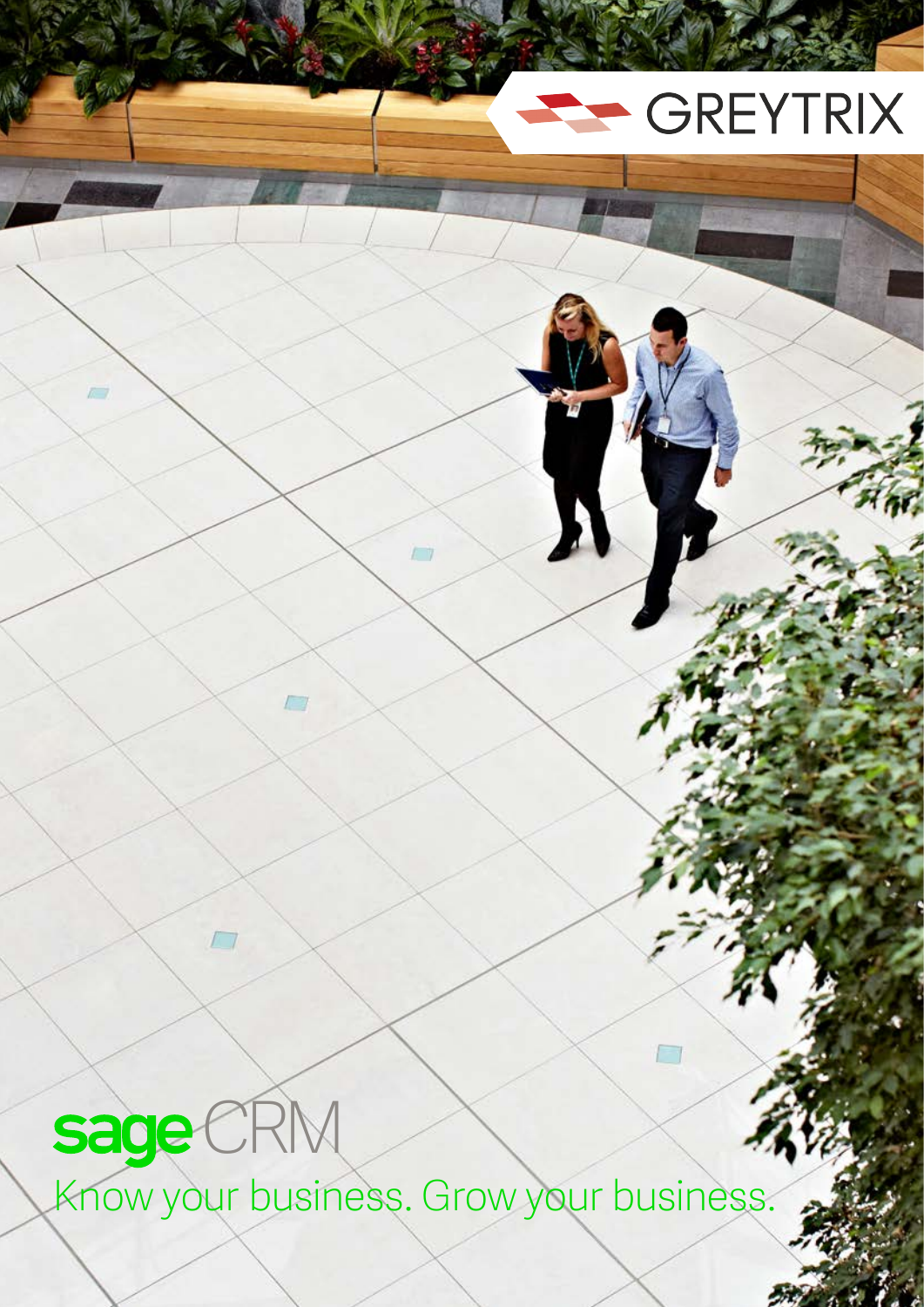## Welcome to Sage CRM

Sage CRM is an affordable, adaptable and easy to use CRM solution designed with the needs of small and medium sized companies at its core.

Using Sage CRM our customers save time, increase productivity and gain greater visibility across the business for actionable decision making.

With Sage CRM, business wide visibility ensures you can see where your business stands at any moment in time. This means you can make accurate assessments and take the actions necessary to accelerate your business success.

> > An easy to use, adaptable, insightful CRM Solution.

'Over the last four years our company's revenue has grown about 60 percent and we would not have been able to do that without Sage CRM'

Karen Zfaty, Director, Marketing Info Systems, PARS (Public Agency Retirement Services)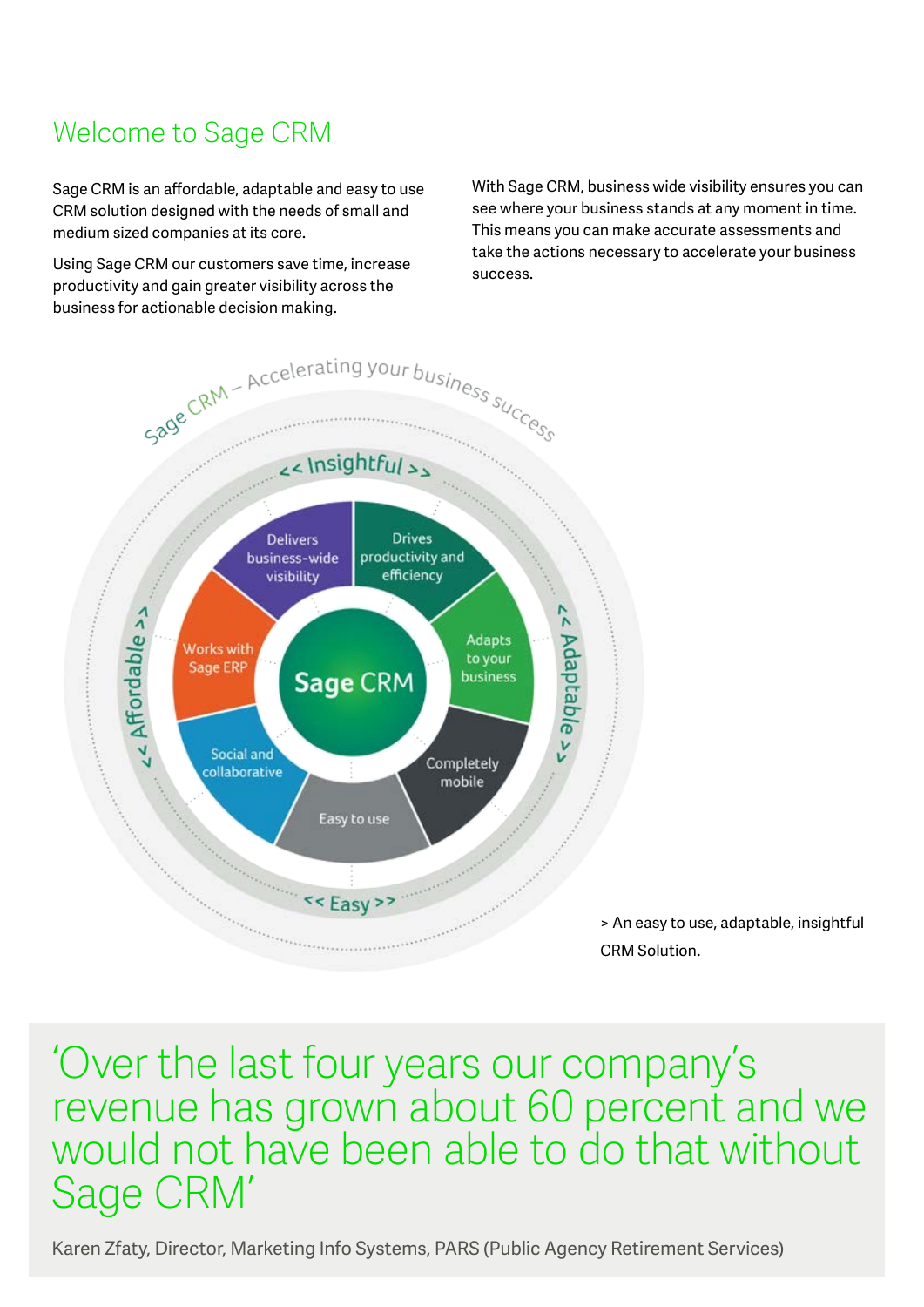# 7 reasons why Sage CRM is the ideal choice for growing businesses

Sage CRM is meeting the needs of over 15,000 small and medium sized companies around the world by being affordable, easy to use and adaptable. Using Sage CRM our customers save time, increase productivity and gain greater visibility across the business for actionable decision making. Whether you're just starting out or have grown to several hundred employees, Sage CRM can help accelerate your business success.

#### **Intuitive CRM your teams will want to use**

At Sage, we believe modern software shouldn't be difficult to learn, hard to update or challenging to use. This is the approach we took when we created Sage CRM. It's an intuitive CRM solution for growing companies, and one which you and your team can get started with and experience within minutes. And because Sage CRM offers a cloud-based solution, you don't need to worry about patches or updates; it all happens automatically. 01

#### **Give your teams the tools they need to succeed**

Sage CRM supports your business by giving your staff, whether they work in sales, marketing, or customer service, a tool that can help them get their job done quickly and efficiently. Your sales team can sell proactively, identifying crosssell and up-sell opportunities, progressing opportunities from lead to close. Your customer service team can manage customer cases effectively, while your marketing team can easily manage their campaigns and generate a quicker return on investment. 02

#### **Sell smarter and accelerate sales team performance**

Your sales team drives the growth of your business, and they need to know they are working on the right leads at the right time. Using Sage CRM, you and your teams can review the stages of various sales deals, shorten the length of sales cycles and increase revenue opportunities. With access to a wealth of information about their sales pipeline, key opportunities and account activity, your sales people are equipped to sell smarter and more efficiently, accelerating your sales performance. 03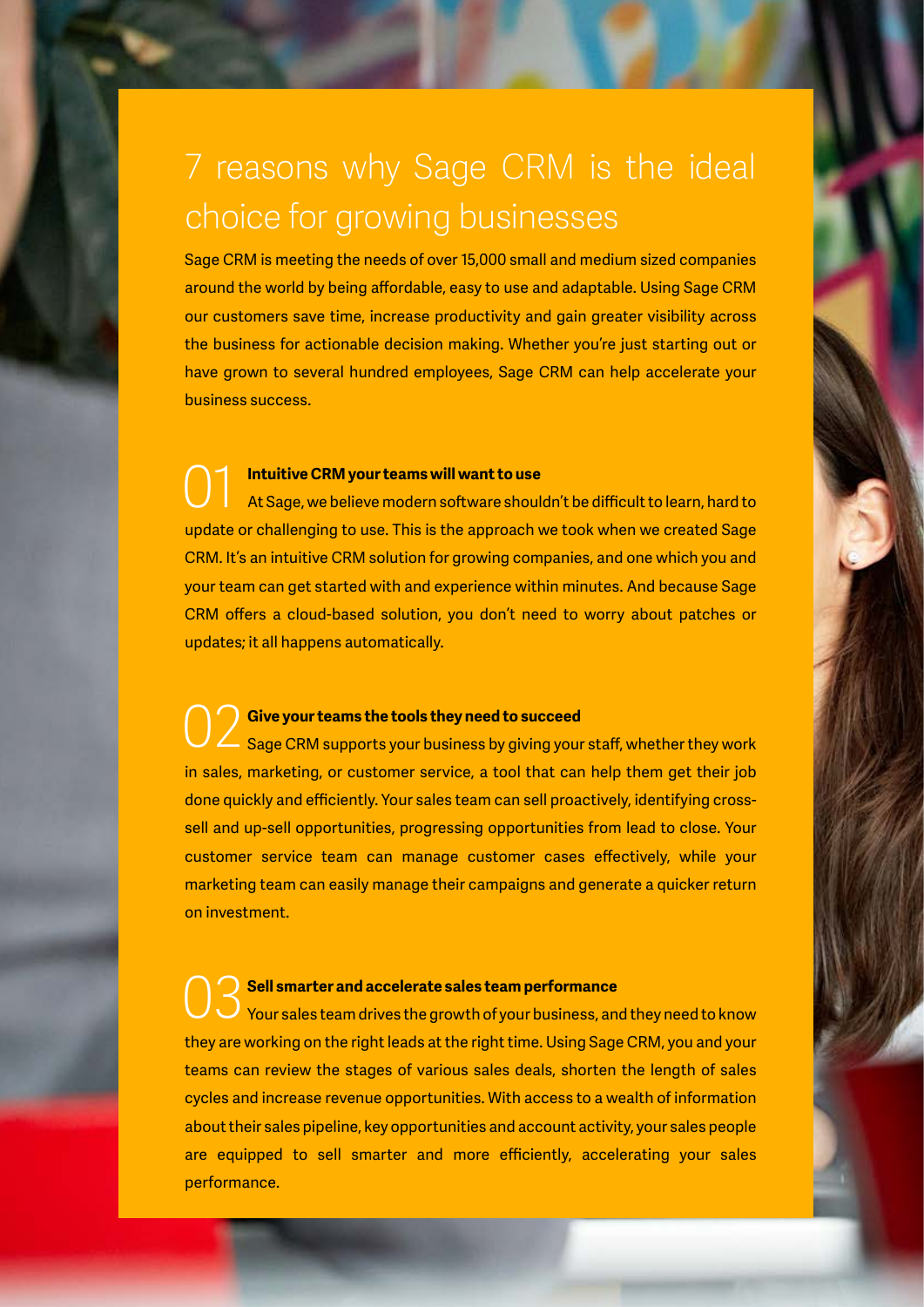#### **Gain valuable business insight** 04

As the owner or manager of a successful business, you depend on up-todate information and analysis about your sales, marketing and customer services activities and performance. Sage CRM supports management with access to important information about their business KPIs in real-time so you can see how your business is performing and take corrective action when needed.

#### **Work anywhere, anytime with mobile CRM** 05

Modern business takes place inside and outside the office and beyond the nine to five. Using mobile CRM, you can access up-to-date customer information and prepare for important meetings while on the road. Sales people can easily manage sales activities and follow-up actions and identify sales issues in real-time on any mobile device. And, your customer service team can act on key customer information while on site visits.

#### **Collaborate effectively across teams** 06

Employees shouldn't have to spend time updating various databases, stitching together information systems and ensuring their files are up to date. With Sage CRM, you and your team can collaborate on and share up to date business information and put processes in place that help everyone become more productive and efficient.

#### **Adapt Sage CRM to suit the needs of your business**

Sage CRM is a highly flexible and adaptable solution designed to meet the needs of your business today and adapt to your business as you grow. Sage CRM is an ideal solution for companies looking to manage multiple areas of their business. Using Sage CRM you can plan events, oversee business projects, track competitors and more. With Sage CRM you can easily establish standard workflows around key business processes and base follow-up activities on your unique business needs. This way, you can ensure your business is running as efficiently and effectively as possible. The adaptability of Sage CRM helps ensure you get the most from your CRM investment. 07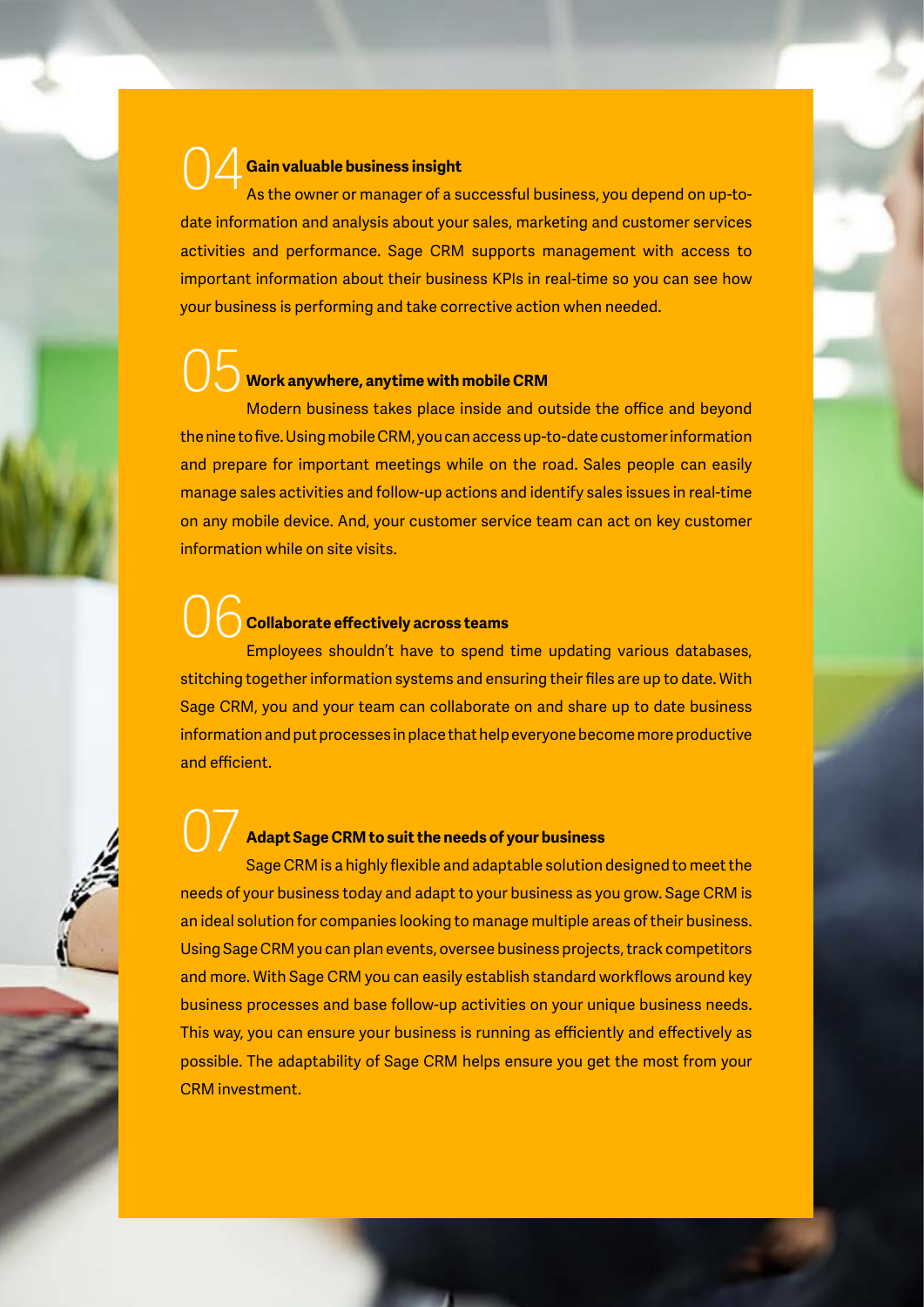### Supporting managers with valuable business insight

With Sage CRM you and your management team can evaluate where your business stands and then make more informed decisions for your business. Using Sage CRM's dashboards, charts and out-of-the-box reports, you can see how your business is performing in real-time. You can see a breakdown of your sales pipeline, customer cases and marketing campaigns, and evaluate their performance.

Sage CRM also enables you to easily track your performance against targets with access to a wealth of information for effective forecasting. This includes information such as opportunities, how many leads are in the sales pipeline and which reps are performing best.

This valuable insight allows you to make rapid assessments and make the critical business decisions necessary to run your business.

Our mobile CRM solutions ensure Sage CRM is just as powerful on your tablet or mobile as it is on your desktop. This enables you to access your important customer and sales information and gain valuable business insight into how your business is performing whether in the office or on the road.

> Visual dashboards, charts and KPIs enable you to see how your business is performing at any time.

'"Thanks to the reporting tools, we can provide our customers with a wealth of SLArelated information when they request it'

Michael James Kenney, Service Manager - Micros South Africa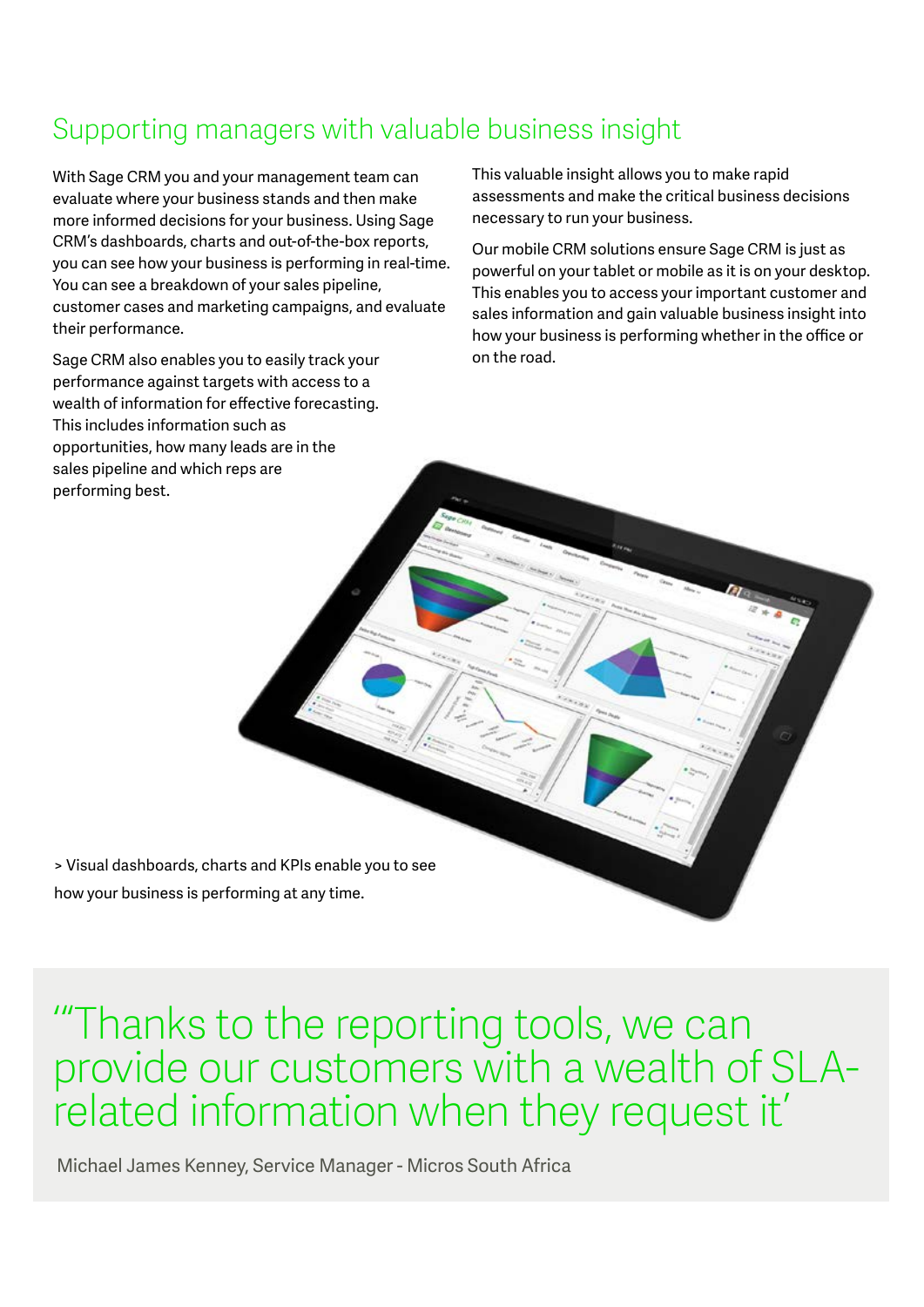#### Insight-driven sales management

Sage CRM offers business owners and managers dedicated tools to gain a complete view of how their how sales teams are performing against targets. Visual reports, charts and dashboards enable at-a-glance assessments and informed decision-making.

Business Accelerators for Sales\* help your business accelerate sales performance and drive sales productivity. They work by providing managers in your business with comprehensive sales-oriented data and insight, built-in alerts, sales workflows, dashboards, sales performance charts and KPIs for more actionable decision-making.

Business Accelerators for Sales deliver powerful insight to optimise sales performance including:

- Management Dashboards that display a range of KPIs, charts, reports and leaderboards for better insight and trend analysis.
- Preconfigured alerts and notifications help ensure management are getting real-time updates on their business KPIs as they happen.
- Sales workflows that can be optimised to suit your unique business needs. These include workflows for shorter sales cycles as well as longer sales processes and cross-selling.



> Drive productivity across your sales team and make critical sales performance assessments and decisions rapidly.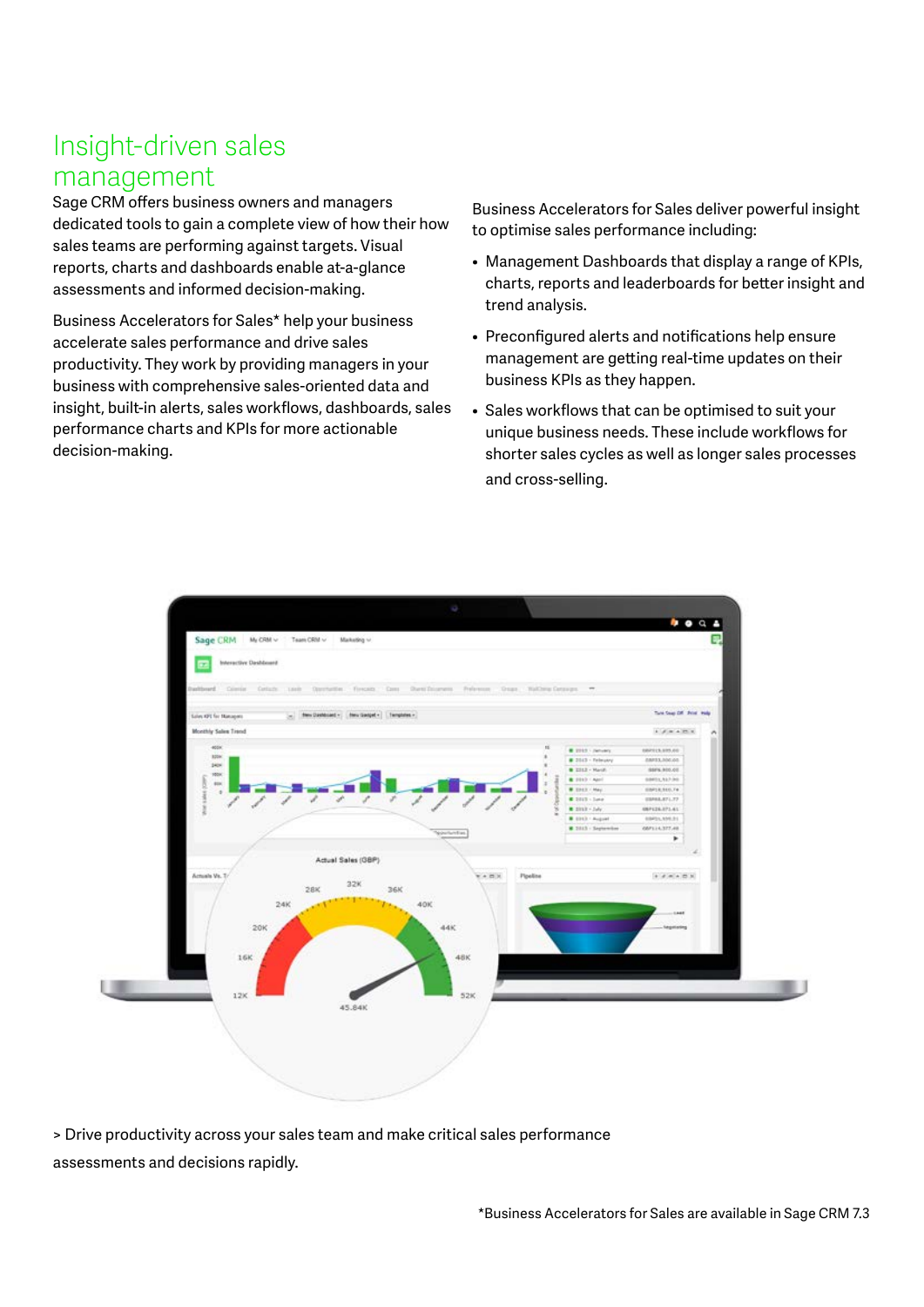#### Supporting your sales, marketing and customer service teams

Sage CRM supports your business by giving your sales, marketing and customer service teams a tool that can help them get their job done quickly and efficiently. Completely mobile, social and collaborative, it puts customer information at your fingertips, in the office or on the road, for maximum productivity and efficiency across your organisation.

## Accelerated sales

Sage CRM helps you simplify the sales process and make the most of every sales opportunity. Using the Sales Manager and Sales Director dashboards, you can gain insight into the performance of sales campaigns and answer questions like:

- Which opportunities are set to close and how much are they worth?
- Are we hitting our targets for the quarter?
- At what stage are we losing prospects?
- What are our top deals?
- Which sales reps are closing more effectively than others?

> Ensure your sales team has access to all the information they need from Sage CRM, anywhere they go, at any time.

 'We segment our customer base very differently to most consumer-facing businesses, and we wanted a CRM solution that would be flexible enough to accommodate this'

Thokozile Nzama, Senior Partner: Marketing at Umsinsi Health Care

S BB MIN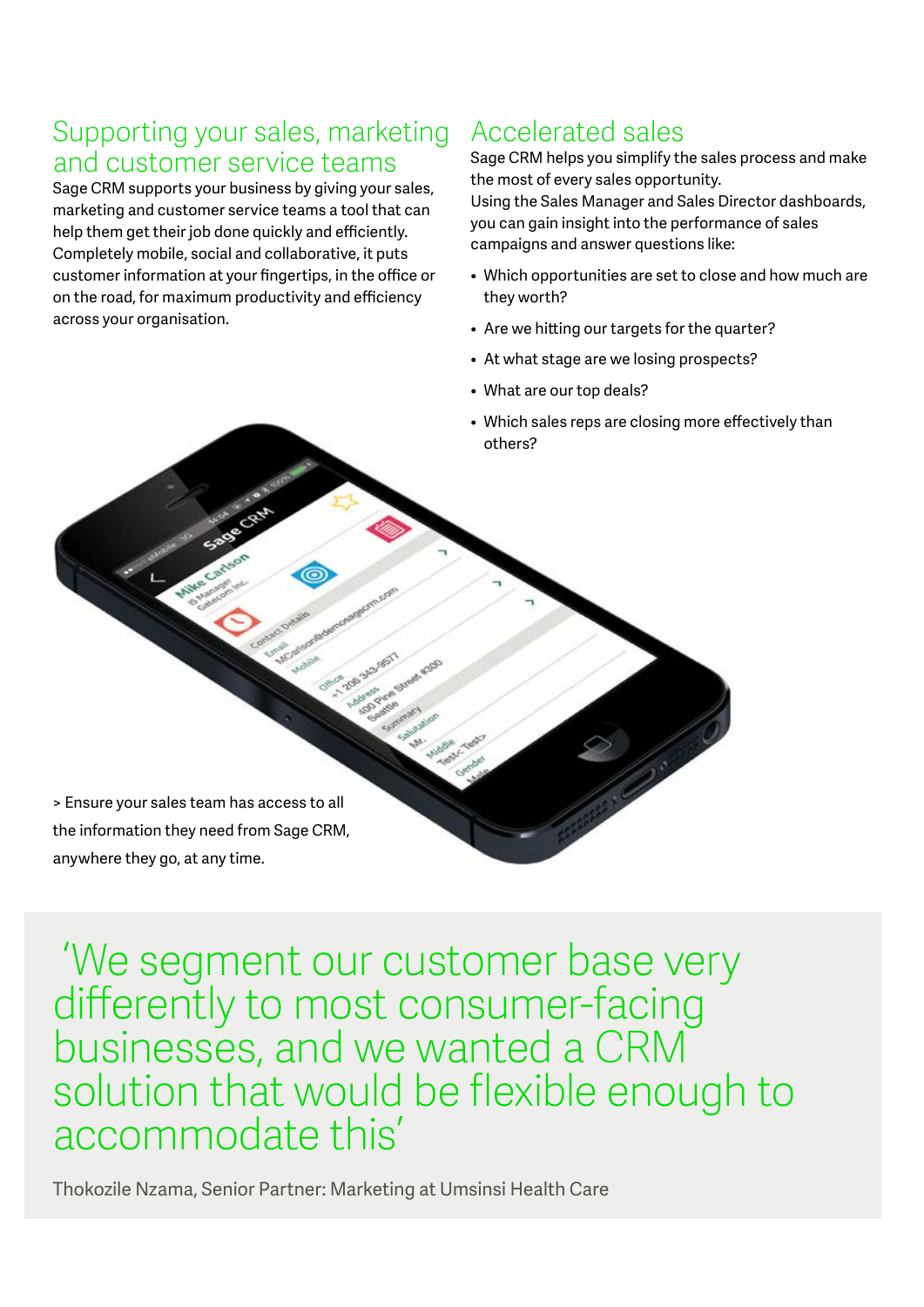# Targeted measurable marketing

Now you can eliminate guesswork, create highly targeted marketing campaigns and get more from marketing resources. With Sage CRM, you can:

- Organise your customer and prospect information and create relevant campaign lists.
- Plan marketing campaigns with precision, track the results of these campaigns and run campaign reports within minutes.
- Send relevant and engaging email marketing campaigns around special offers and promotions.
- Manage your relationships with prospects, leads and customers on social media networks like LinkedIn, Facebook and Twitter.

'Our marketing team is now beginning to see the benefits of running all campaigns from one system. We are executing more effective marketing initiatives across all our sales channels, as well as building campaigns to our existing client base'

Andrew Burne, Sales Director, J.Coates Limited

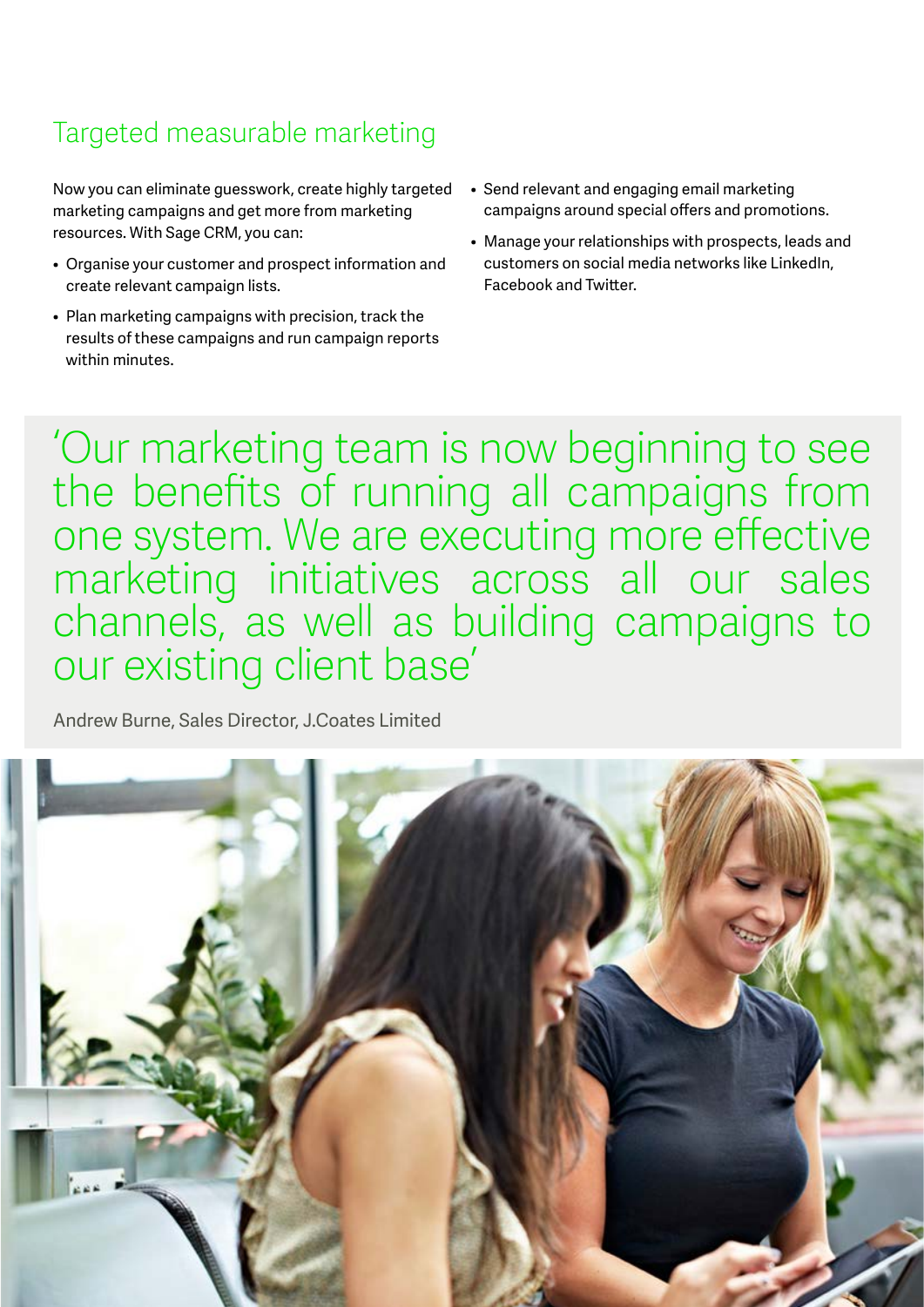### Exceptional customer service

Thousands of businesses use Sage CRM every day to deliver exceptional customer service and to provide a world-class customer experience.

Sage CRM offers case management, SLA tracking, a central knowledgebase and powerful reporting, giving you the tools you need to offer your customers an excellent customer service experience.

With Sage CRM, you can effectively:

• Automate and manage the progress of customer service cases through standard workflows.

- Manage your team's cases and monitor metrics like case volume and resolution times using graphical pipelines.
- Access the latest customer and support information from anywhere within the business.
- Engage in more meaningful conversations with customers based on the latest information from your teams.
- Report on critical customer service metrics quickly and easily.

| Sage CRM              | Dashboard            |         | Calendar           | Leads.<br>Opportunities | Companies<br>People             | More ~<br>Cases |               |                    |            | 讍<br>厚<br>青<br>New    |  |
|-----------------------|----------------------|---------|--------------------|-------------------------|---------------------------------|-----------------|---------------|--------------------|------------|-----------------------|--|
| Cases                 |                      |         |                    |                         |                                 |                 |               |                    |            | Ø                     |  |
| 4<br>Cases            |                      |         |                    |                         |                                 |                 |               |                    |            |                       |  |
| 1<br>Logged           |                      |         | $\bf{0}$<br>Queued |                         | $\overline{2}$<br>Investigating | ٠<br>Waiting    |               | $\Omega$<br>Solved |            | 0<br>Confirmed        |  |
|                       | 4 Cases, Page 1 of 1 |         |                    |                         |                                 |                 |               |                    |            |                       |  |
| Status *              | Refd-                | Seventy | Fix in             | Person                  | <b>Description</b>              | Assigned To     | <b>Stage</b>  | Tentory            | SLA Status | Status:               |  |
| $\boldsymbol{\Theta}$ | 52                   | Normal  | 30 <sup>2</sup>    | Kieran O'Toole          | User interface                  | Austin Maguire. | investigating | Worldwide          | $\bullet$  | In Progress .         |  |
| $\circledast$         | 5-10031              | Normal  | 20                 | Gameth McDaid           | Error on log out                | Austin Maguire  | Logged        | Worldwide          | ۰          | Stage:<br>$-AB-$<br>٠ |  |
| $\boldsymbol{\Theta}$ | 5-10033              | Normal  | $2.0^{\circ}$      | Gärreth MilDald         | Navigation problem              | Austin Maguire  | Walting       | Worldwide          | $\bullet$  | Seventy:              |  |
| $\boldsymbol{\Theta}$ | 5-10034              | Normal  | $20 -$             | Gameth McDaid           | Tabs not tabbing correctly      | Austin Maguire  | Investigating | Worldwide          | ۰          | $-AB-$<br>٠           |  |
|                       |                      |         |                    |                         |                                 |                 |               |                    |            | Territory:            |  |
|                       |                      |         |                    |                         |                                 |                 |               |                    |            | $-AB-$<br>۰           |  |
|                       |                      |         |                    |                         |                                 |                 |               |                    |            | Filter                |  |
|                       |                      |         |                    |                         |                                 |                 |               |                    |            |                       |  |
|                       |                      |         |                    |                         |                                 |                 |               |                    |            |                       |  |

> Capture, manage and resolve customer issues quickly and efficiently.

'We believe that we're now one of the leaders in the industry in providing critical information to clients, instantly accessible whenever they want it. This helps us to win new business and enhance our service to existing clients'

Simon Adcock, Managing Director, ATEC Security Limited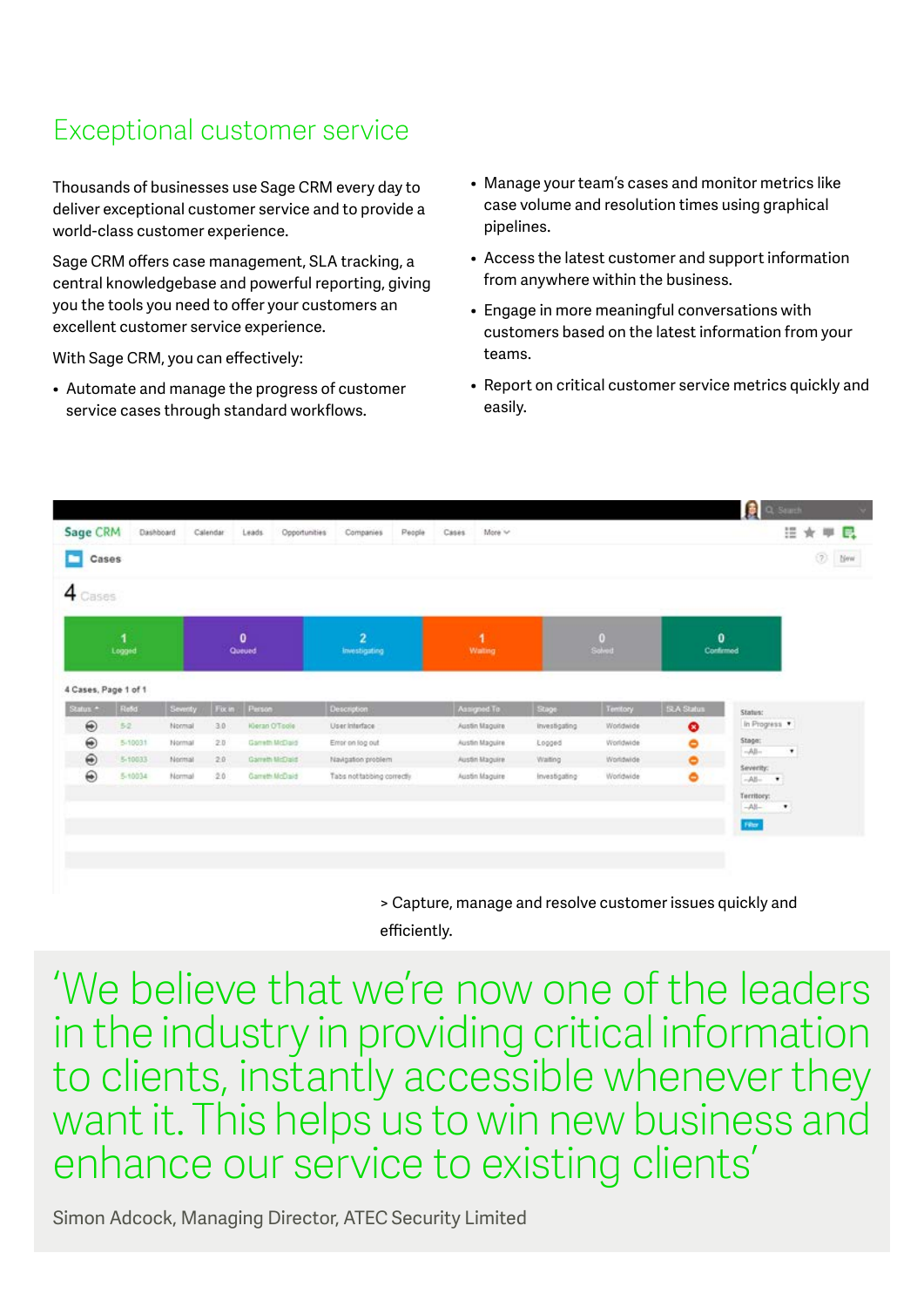### Sage CRM and Sage business management solutions

Using Sage CRM combined with Sage business management solutions, you can enjoy better business insight, greater efficiencies, increased productivity, and a single, customer-centric view across your entire business. You can:

- Improve interdepartmental communications by enabling different departments to work with the same information and collaborate effectively.
- Reduce duplication of data and of work by giving employees a means of updating a single, central database.
- Make more informed business decisions by providing managers a better view of your business and of customers.
- Drive profitability with more productive employees and efficient business processes.

#### Success starts here



'You realise how powerful it is when an executive comes and asks you to track something within the business and you can turn it around for them in thirty seconds, and the system is user-friendly enough for them to run their own queries. They can get their hands on information much quicker than before'

Karen Snyder, Chief Information Officer, American Pool Enterprises Inc.